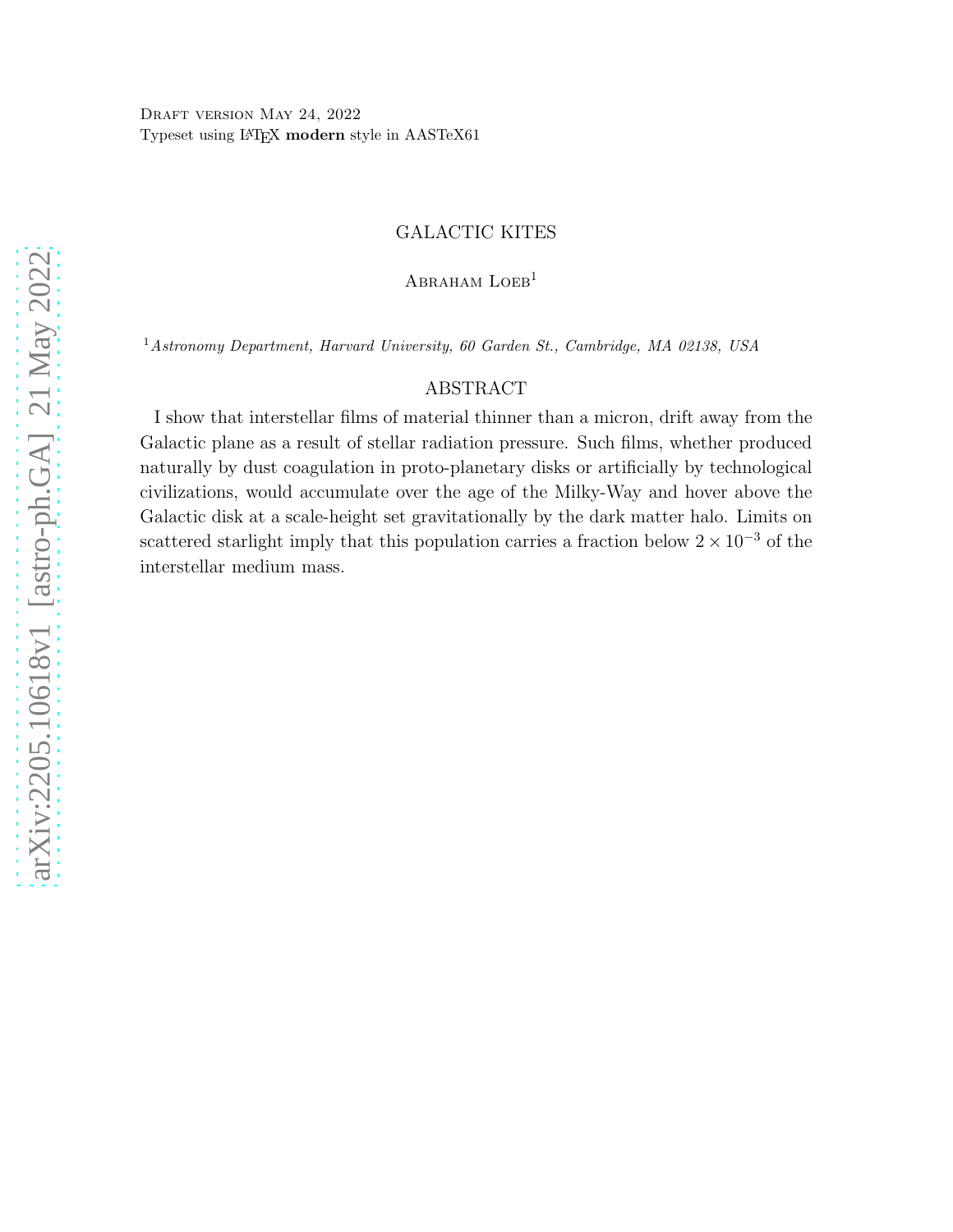## $2 \t\t\t\t LoEB$

## 1. INTRODUCTION

The luminosity per unit mass of the Sun is  $\sim 3 \times 10^{-5}$  of the Eddington limit, at which the outward radiative push equals the inward gravitational pull on ionized hydrogen [\(Shapiro & Teukolsky 1983\)](#page-3-0). Therefore, an increase by a factor bigger than  $1/(3 \times 10^{-5})$  in the cross-sectional area per unit mass over the fiducial value of  $(\sigma_T/m_p) = 0.4$  cm<sup>2</sup> g<sup>-1</sup>, would make the radiative force larger than the gravitational force. Here,  $\sigma_T = 0.67 \times 10^{-24}$  cm<sup>2</sup> is the Thomson cross-section for electron scattering and  $m_p = 1.67 \times 10^{-24}$  g is the proton mass. Under optically-thin conditions, both the radiative and gravitational forces scale inversely with the square of the distance from a star. Therefore, their ratio is independent of position.

<span id="page-1-0"></span>For a thin flat film of solid material with a mass density  $\rho_s$  and thickness w, the face-on area-per-unit-mass equals  $(1/w\rho_s)$ . The required enhancement to a value  $\gtrsim 1.2 \times 10^4$  cm<sup>2</sup> g<sup>-1</sup> so that radiation dominates gravity, is possible at a thickness w satisfying,

$$
w < w_c = 0.8\mu\text{m} \left(\frac{\rho_s}{1 \text{ g cm}^{-3}}\right)^{-1}.\tag{1}
$$

Instabilities could lead to tangled, non-planar configurations or to arbitrary orientations of the film [\(Manchester & Loeb 2017\)](#page-3-1), which do not provide the full frontal area of the film facing the radiation source. Below we refer to the "effective width",  $\bar{w}$ , corresponding to the value that w should have had for face-on orientation after averaging over all geometries of the population of films.

For the thin disk of Milky-Way stars, the repulsive radiative force away from the midplane would exceed the attractive gravitational force for  $\bar{w} < w_c$ . The surface mass density of interstellar gas is smaller than that of stars [\(McKee et al. 2015\)](#page-3-2) and is ignored in our order-of-magnitude considerations here.

The local surface density of stars,  $\Sigma_{\star} \approx 30 \text{ M}_{\odot} \text{ pc}^{-2}$  [\(McKee et al. 2015\)](#page-3-2), yields the gravitational acceleration towards the midplane of the stellar disk,

$$
g_{\star} = G\Sigma_{\star} = 5 \times 10^{-10} \text{ cm s}^{-2}.
$$
 (2)

The mass-to-light ratio of the local disk is of order unity in solar units [\(Flynn et al.](#page-3-3) [2006\)](#page-3-3), hence maintaining the numerical coefficients mentioned above for the Sun.

For a face-on film of material, the radiative acceleration away from the disk midplane exceeds  $g_{\star}$  by a factor  $(w_c/\bar{w})$ . As a result of friction with the interstellar medium, the film would develop a drift speed perpendicular to the disk plane,  $v$ , at which the radiative acceleration,  $a_{rad} = g_{\star}(w_c/\bar{w})$ , is balanced by the ram-pressure deceleration induced by the ambient gas. For  $\bar{w} \ll w_c$ , the two accelerations scale in proportion to the area-per-unit-mass, yielding

<span id="page-1-1"></span>
$$
a_{\rm rad} = \left(\frac{\rho_{\rm ISM}}{\rho_s}\right) \left(\frac{v^2}{\bar{w}}\right),\tag{3}
$$

where  $\rho_{\rm ISM} \approx m_p n_{\rm ISM}$  is the mass density of the interstellar medium; for a fiducial proton number density of  $n_{\rm ISM} \sim 1 \text{ cm}^{-3}$  we get  $\rho_{\rm ISM} \sim 10^{-24} \rho_s$  [\(Draine 2011\)](#page-3-4).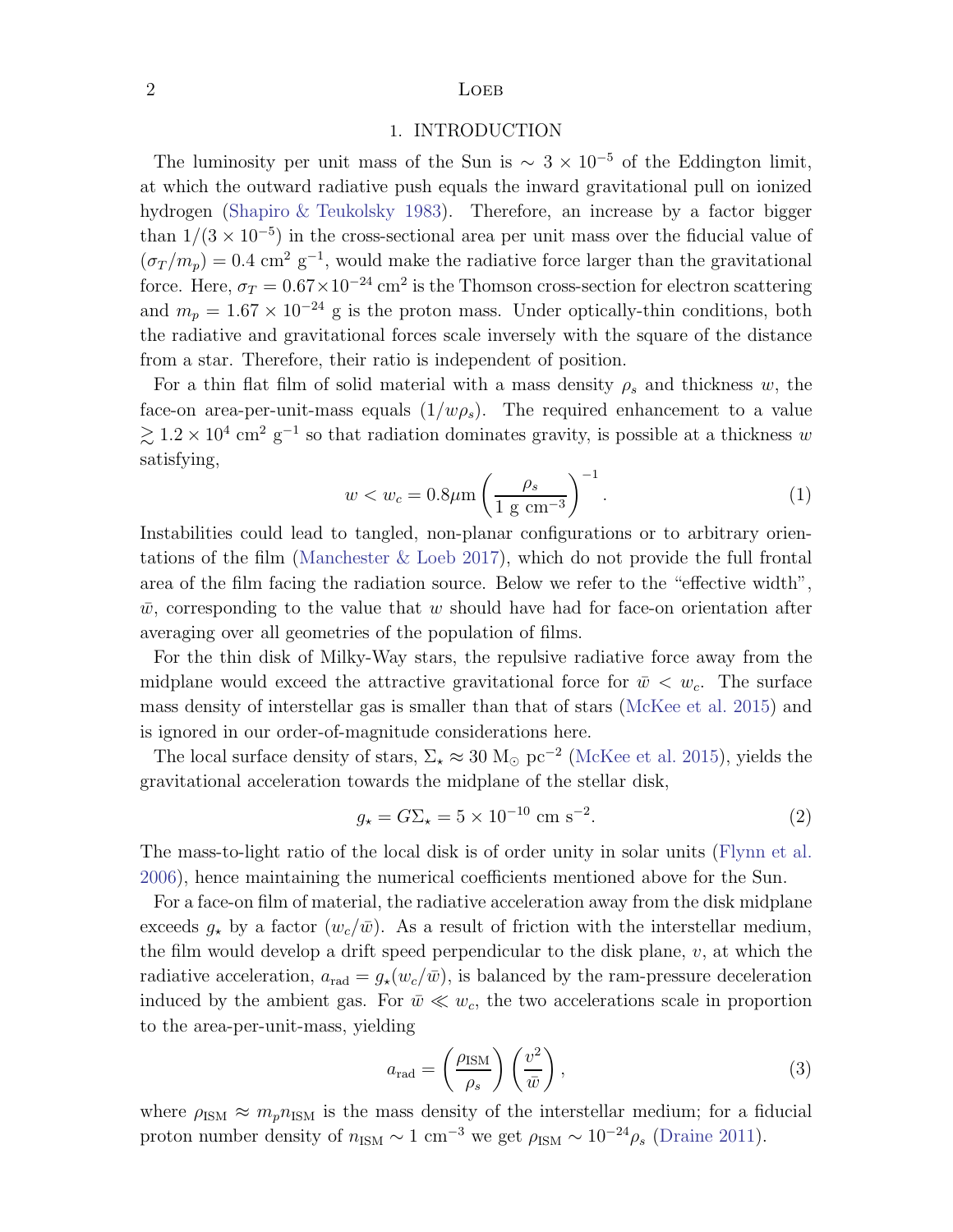## GALACTIC KITES 3

#### 2. RESULTS

Equations [\(1\)](#page-1-0)-[\(3\)](#page-1-1) imply a drift speed of  $v \sim 2 \text{ km s}^{-1} (n_{\text{ISM}}/1 \text{ cm}^{-3})^{-1/2}$ , away from the Galactic midplane. At this subsonic drift speed, ambient gas particles deposit an energy equivalent of  $\sim 2 \times 10^{-2}$  eV = 260 K per proton, making such impacts insignificant relative to thermal effects [\(Hoang et al. 2018](#page-3-5)).

At a sufficiently high elevation relative to the midplane, the gravitational force from the dark matter halo binds the film population. Since the local mass density of dark matter is comparable to that of stars [\(Buch et al. 2019\)](#page-3-6), the scale-height of the film population  $h_f$  would exceed that of stars  $h_{\star}$  (of order a few hundred pc) by a factor of  $(a_{\rm rad}/q) \sim (w_c/\bar{w})$ .

The time it takes films to populate this scale-height is of order  $(h_f/v) \sim 3 \times 10^8$  yr, much shorter than the age of the Galaxy.

#### 3. IMPLICATIONS

Thin films of the required surface-area per unit mass could be produced naturally by coagulation of dust particles in the midplane of protoplanetary disks (Moro-Martín 2019; [Luu et al. 2020\)](#page-3-8) or artificially by technological civilizations like ours [\(Bialy & Loeb 2018](#page-2-0); [Loeb 2021\)](#page-3-9).

The potential population of films above the Galactic disk would scatter starlight. Limiting their cumulative optical-depth for scattering to be below observed limits [\(Lauer et al. 2022\)](#page-3-10), we find that the fraction,  $f_q$ , of the interstellar gas mass incorporated into thin films of effective width,  $\bar{w}$ , is limited to the small value, well below the abundance of heavy elements,

$$
f_{\rm g} < 2 \times 10^{-3} \left( \frac{\bar{w}}{w_c} \right), \tag{4}
$$

Interstellar films with  $\bar{w} \gg w_c$  [\(Bialy & Loeb 2018](#page-2-0)), would enter the solar system and could be identified by the upcoming *Legacy Survey of Space and Time* (LSST) on the Vera C. Rubin Observatory [\(Bianco et al. 2022\)](#page-2-1), as they would reflect sunlight during their passage close to Earth, similarly to the first reported interstellar object 1I/2017 U1/'Oumuamua [\(Meech et al. 2017\)](#page-3-11).

## ACKNOWLEDGEMENTS

This work was supported in part by a grant from the Breakthrough Prize Foundation and by Harvard's *Black Hole Initiative* which is funded by grants from GBMF and JTF. I thank Morgan MacLeod and Sunny Vagnozzi for insightful comments on the manuscript.

## REFERENCES

<span id="page-2-0"></span>Bialy, S., & Loeb, A. 2018, ApJL, 868, L1, doi: [10.3847/2041-8213/aaeda8](http://doi.org/10.3847/2041-8213/aaeda8) <span id="page-2-1"></span>Bianco, F. B., Ivezić,  $\ddot{Z}$ ., Jones, R. L., et al. 2022, ApJS, 258, 1, doi: [10.3847/1538-4365/ac3e72](http://doi.org/10.3847/1538-4365/ac3e72)